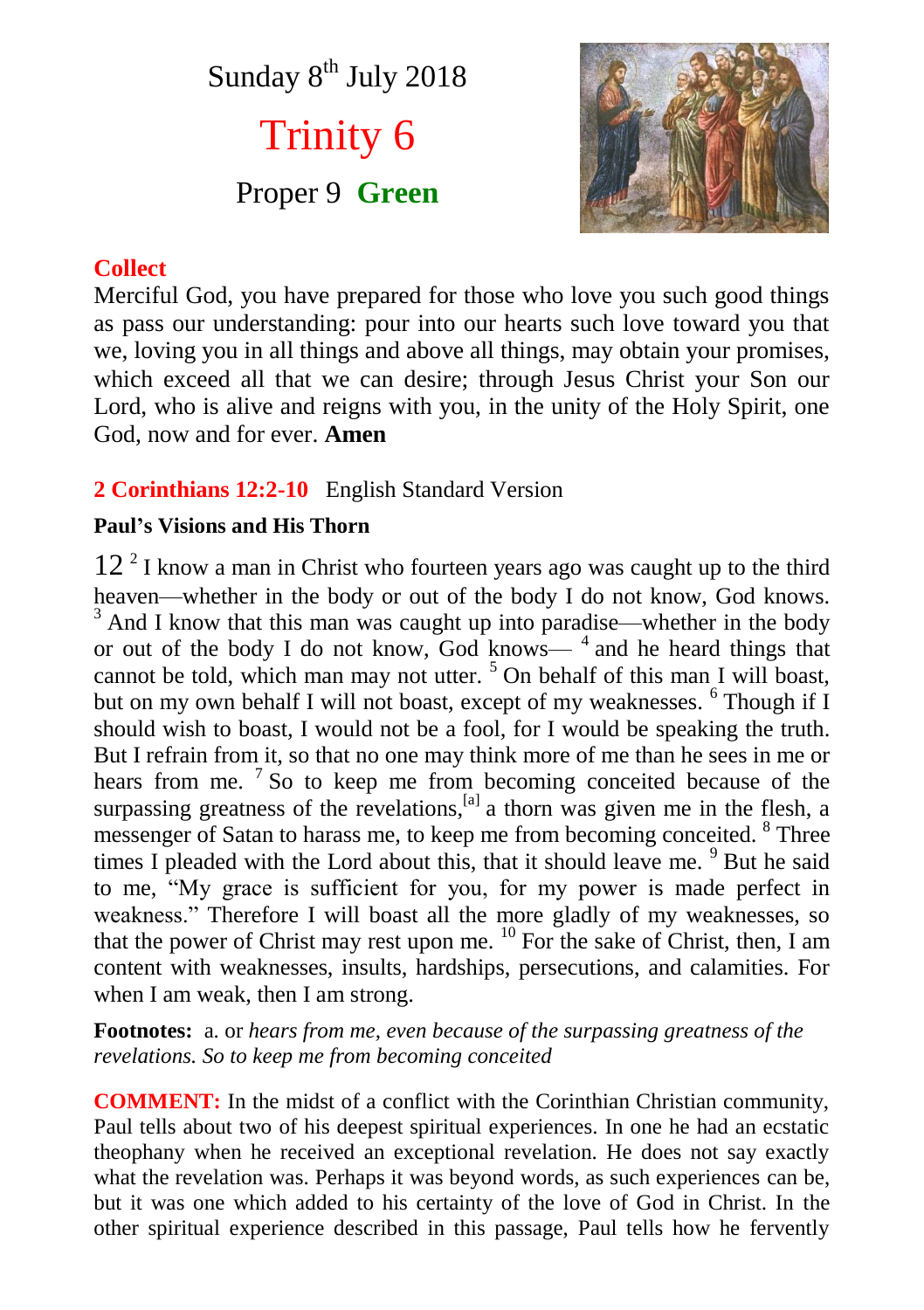prayed to have the unidentified cause of great suffering removed. Instead he was given the reassurance that God's grace would be sufficient for his every need. Much speculation has been expended as to the exact nature of Paul's problem. These vary from a painful and incurable disease, a physical disability due to paralysis, a facial disfigurement or poor eyesight. The fact is that we can never know for sure. More important, however, is the way he deals with his "thorn in the flesh." It became a source of power in that it made possible a deeper spiritual experience enabling him to withstand ever greater hardship in pursuing his mission as an evangelist.

### **Mark 6:1-13** English Standard Version (ESV)

### **Jesus Rejected at Nazareth**

 $6<sup>1</sup>$  He went away from there and came to his home town, and his disciples followed him.  $2$  And on the Sabbath he began to teach in the synagogue, and many who heard him were astonished, saying, "Where did this man get these things? What is the wisdom given to him? How are such mighty works done by his hands?<sup>3</sup> Is not this the carpenter, the son of Mary and brother of James and Joses and Judas and Simon? And are not his sisters here with us?" And they took offence at him. <sup>4</sup> And Jesus said to them, "A prophet is not without honour, except in his home town and among his relatives and in his own household."  $5$  And he could do no mighty work there, except that he laid his hands on a few sick people and healed them. <sup>6</sup> And he marvelled because of their unbelief. And he went about among the villages teaching.

#### **Jesus Sends Out the Twelve Apostles**

 $7$  And he called the twelve and began to send them out two by two, and gave them authority over the unclean spirits. <sup>8</sup>He charged them to take nothing for their journey except a staff—no bread, no bag, no money in their belts— $9$  but to wear sandals and not put on two tunics.<sup>[a] 10</sup> And he said to them, "Whenever you enter a house, stay there until you depart from there.  $\frac{11}{11}$  And if any place will not receive you and they will not listen to you, when you leave, shake off the dust that is on your feet as a testimony against them."  $12$  So they went out and proclaimed that people should repent. <sup>13</sup> And they cast out many demons and anointed with oil many who were sick and healed them.

**Footnotes:** a. Greek *chiton*, a long garment worn under the cloak next to the skin

**COMMENT:** Those of Jesus' hometown felt uneasy with him in their midst, especially when he taught in their synagogue on a sabbath. We are not told why they were so offended. Perhaps it was just their jealousy that one whom they knew so well had become so famous. Certainly they thought he had far gone beyond what one of his status as a humble carpenter should go. They would have had respect for him as one skilled in such trades as carpentry that contributed to the general welfare of the community. But they would not have expected him to be skilled in the interpretation of the scriptures or to have any divine insight. Not discouraged Jesus then sent out those he had been teaching, with the basic rules for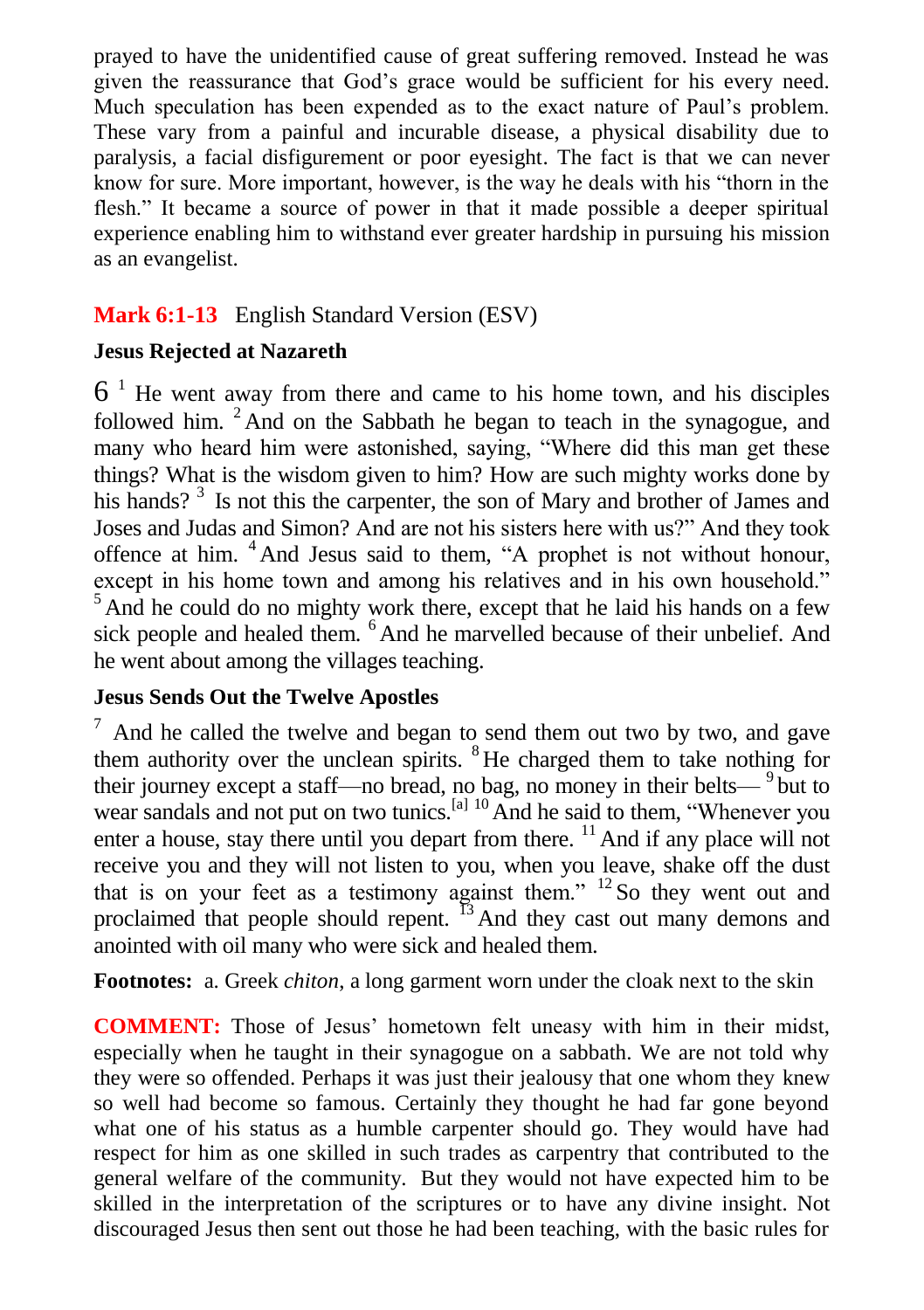mission work – relying on God. Rather than this strategy being foolhardy, it is one with known results. These rules were later taken up by St Francis of Assisi, who in 1202, through a vision at first embraced poverty. It was this very message from today's Gospel (as related in Matthew 10) that inspired Francis to copy this method, and in so doing he gained followers, which then began the Franciscan Order, which was officially endorsed by the Pope Innocent III, in 1210.

# **Psalm 48** *Magnus Dominus* Grail Psalter

# R **God upholds his city forever.**

<sup>1</sup> *A Song. A Psalm. Of the sons of Korah.* 

<sup>2</sup> The Lord is great and worthy to be praised in the city of our God.  $3$  His holy mountain rises in beauty, the joy of all the earth.  $\mathbf{R}$ 

Mount Zion, true pole of the earth, the Great King's city!  $4 \text{ God.}$  in the midst of its citadels. has shown himself its stronghold.  $\mathbb{R}^7$ 

<sup>5</sup> For the kings assembled together, together they advanced. <sup>6</sup> They saw; at once they were astounded;

dismayed, they fled in fear.  $\mathbb{R}^7$ 

 $^7$  A trembling seized them there, like the pangs of birth. 8 By the east wind you have destroyed the ships of Tarshish.  $\mathbb{R}^7$ 

<sup>9</sup> As we have heard, so we have seen in the city of our God, in the city of the Lord of hosts which God upholds for ever.  $\mathbb{R}$ 

 $10$  O God, we ponder your love within your temple.

 $11$  Your praise, O God, like your name reaches the ends of the earth.  $\mathbf{R}$ 

With justice your right hand is filled.  $12$  Mount Zion rejoices: the people of Judah rejoice at the sight of your judgments.  $\mathbf{R}^{\prime}$